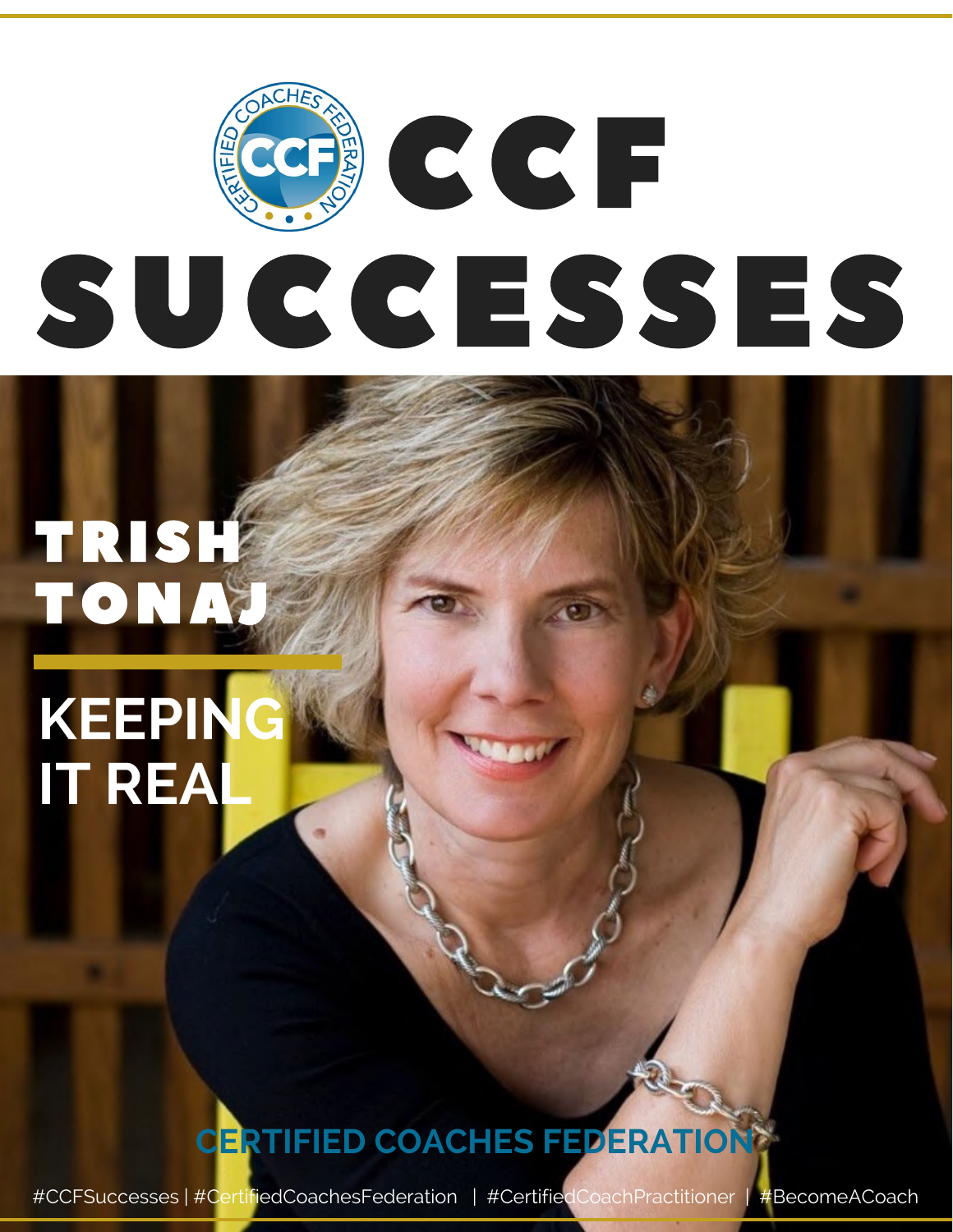### **What inspired you to become a Certified Coach?**

**Mentorship and sharing stories started the journey.** I remember working on contract as part of a national C-Team where one of my personal goals and objectives included mentoring. The Brand Manager wrote me a wonderful letter of thanks and suggested that based on our success, perhaps, I should consider "coaching". Who knew? So, **I took her advice, became certified through CCF and have never looked back!** A win-win experience!

# **How did you determine your coaching specialty?**

"Walk the walk; and talk the talk" contributed to specializing as a **"preneur" coach.**

With experience as an intraprenuer, entrepreneur and solopreneur, this year, I am celebrating 25 years as a "preneur"! The time has gone by so fast…combine that practical experience with a commitment to lifelong learning and you begin to see a lifestyle pattern that connects with other entrepreneurs.

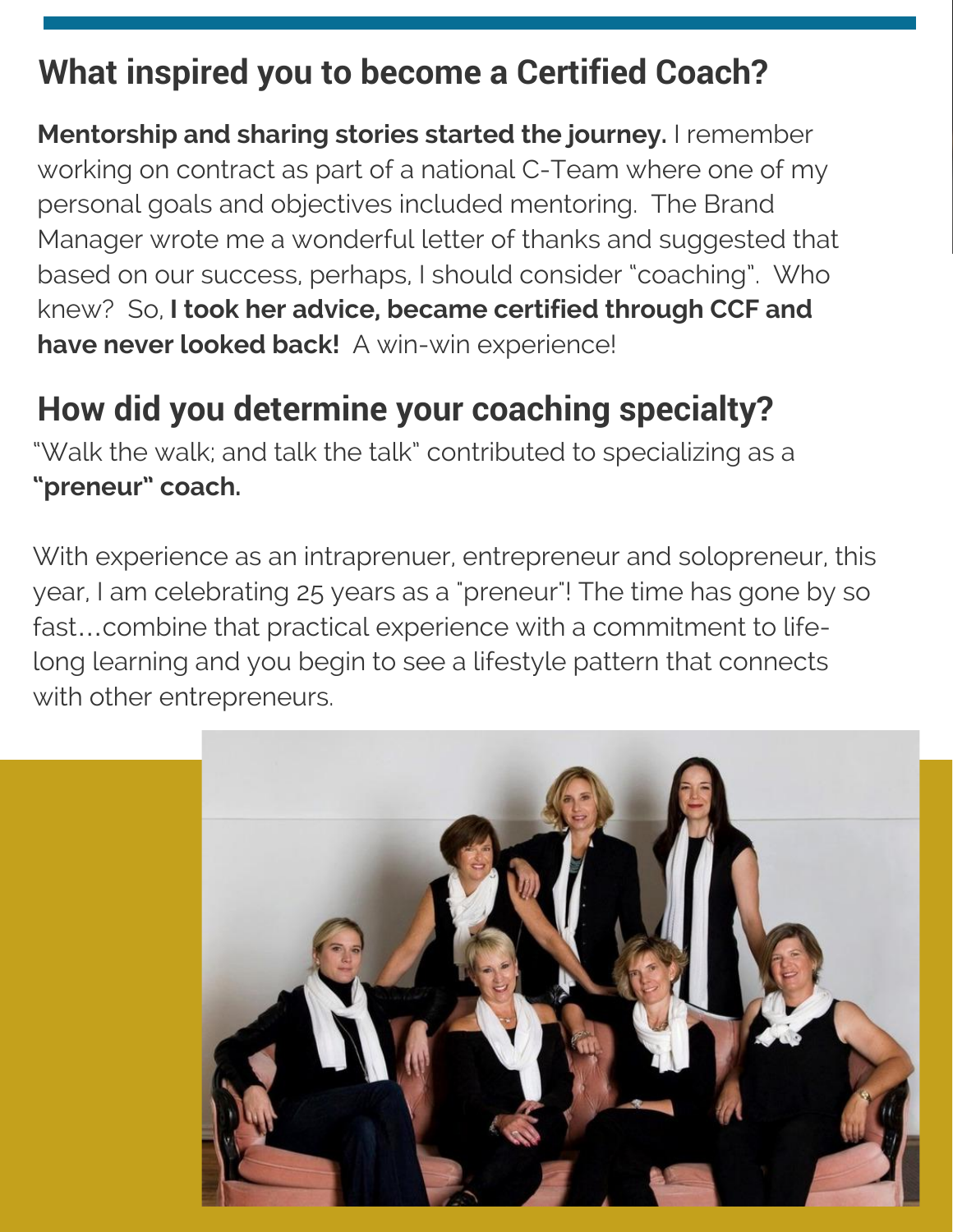### **What is unique about you and your coaching business?**

"**Keeping it real**" and connecting with "**right fit**" clients leads to "**results**." We create a roadmap that supports their own unique definition of success. As part of the process, we introduce various tips and tools to assist with breaking barriers and finding a balance between wealth and wellbeing.

### **What's the most successful tactic you use to market your business?**

**Speaking and writing!** I have a passion for public speaking and connecting with an audience usually leads to creating a solid foundation for one-to-one or group coaching. As an author, **Breaking Barriers 10 Entrepreneurial Women Share Their Stories** is an effective platform for sharing stories and starting a conversation.

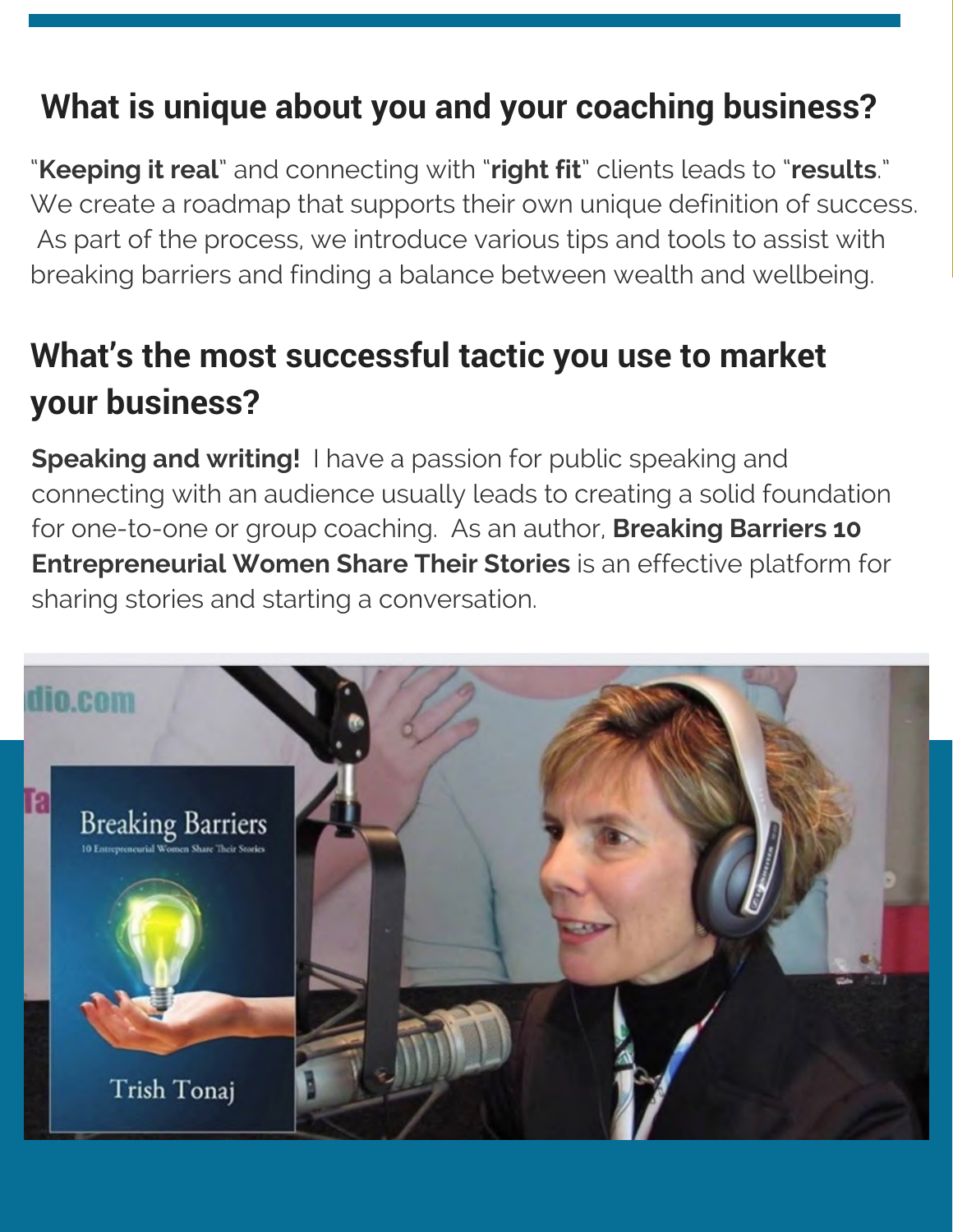

**What is the greatest challenge you've encountered in your coaching career? How did you overcome it?**

#### **The Big "C"…Content!**

In the last year I had been searching for new and innovative content that would meet the needs of a "gig workforce." I have been fortunate enough to form a Managing Strategic Partnership with two business consultants in the creation and launch of The Mechanics of FLOW2. An on-line program that facilities self-study, one-to-one coaching and mastermind sessions based on wealth and well-being. We are currently in pre-launch, introducing a rev/share model with the intention of connecting with other coaches and consultants to provide content for ongoing success.

Stay tuned…

# **How has the Certified Coach Practitioner™ Course contributed to your success?**

As a member of CCF, I was able to **build confidence** and continue to support a lifestyle with a focus on wealth and well-being. The journey for reinvention means stepping outside your comfort zone and being part of this community has reinforced that commitment.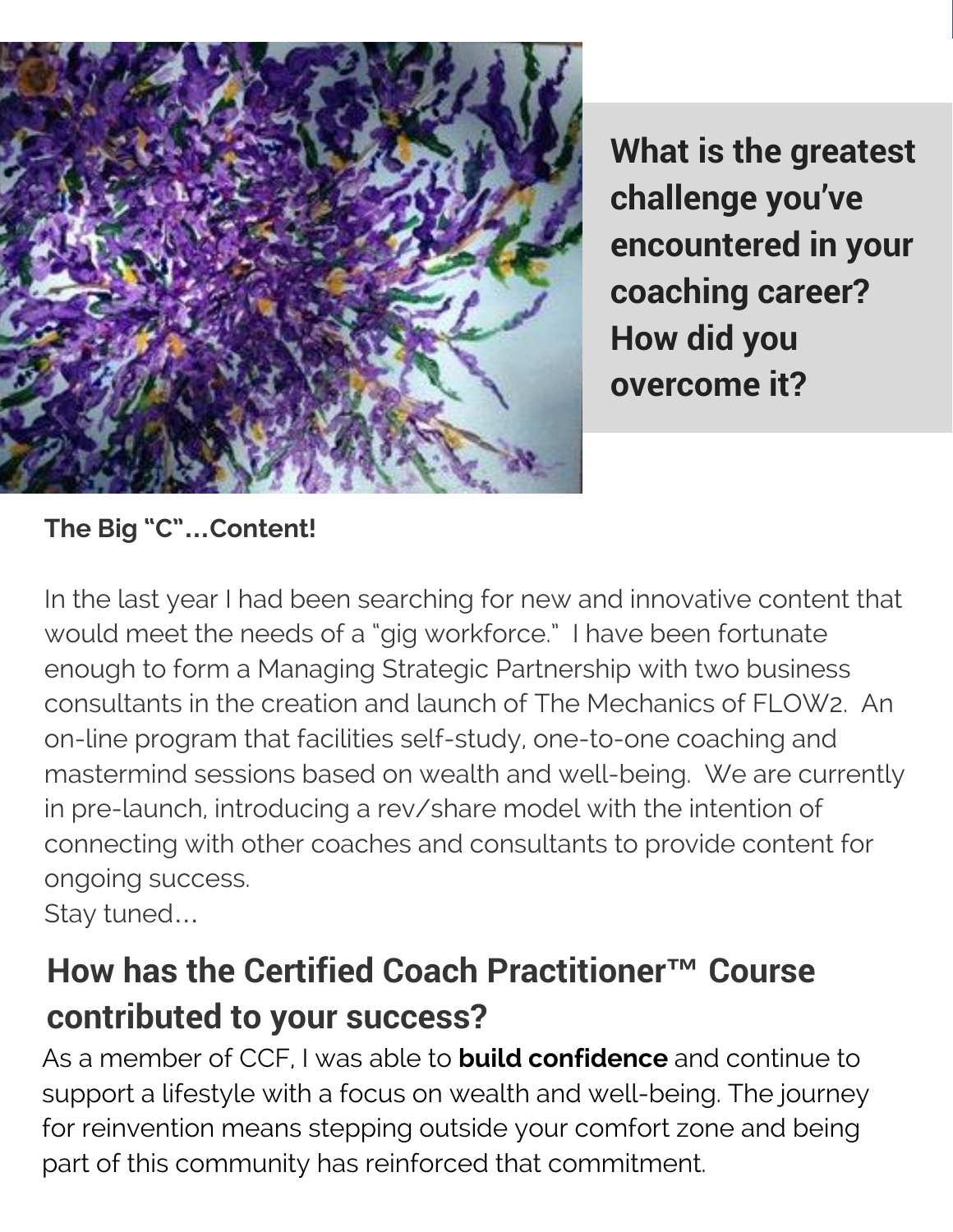**If you could share with a new coach one nugget of knowledge, what would you share?**

"**Walk the walk and talk the talk**" - find yourself a "coach" who will assist with helping you to build a business that meets all of your personal and professional goals and objectives!



# **Create your own success formula!**

**I'm sure we all agree, there are times when we all need a little inspiration and support. So… I developed a new mantra:**

# **"Be the person who creates a ripple that starts a wave of change."**

**If we all commit to one positive contribution in our communities; just think of the possibilities?**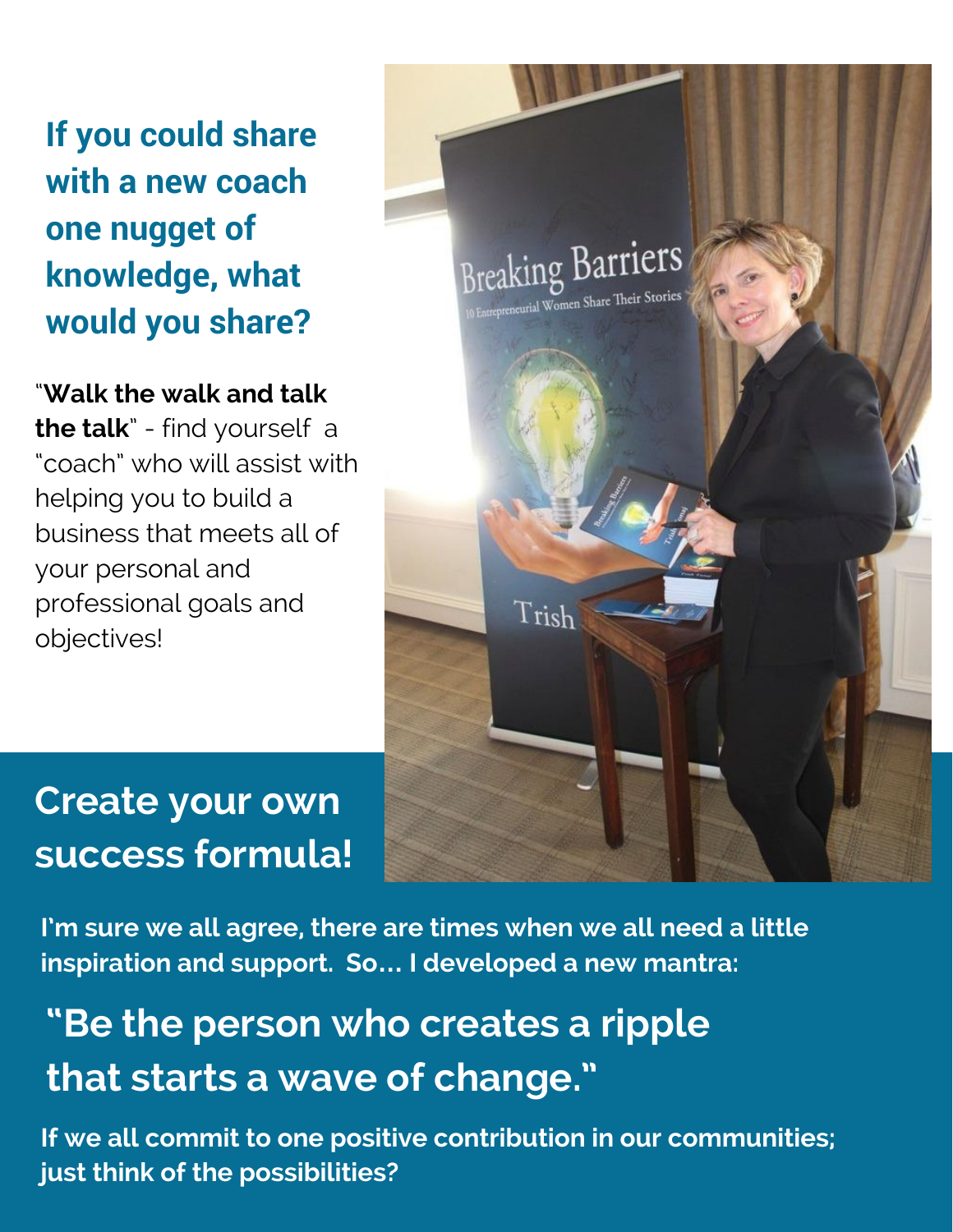# **What Trish's clients are saying**

"Trish is a polished, well-spoken and charming leadership coach and speaker. I had the pleasure of meeting Trish at a Women's professional development group and could not resist inviting her to speak and provide a wonderful bookend to a 2017 Women in Leadership mentorship program. Above all, I was impressed at her enthusiasm, willingness to help and give back. She comes with my heartfelt recommendation as a speaker and coach."

Tricia Ryan, Board Chair – Women In Leadership Foundation

"Our team participated in Trish's EQ workshop and one-to-one coaching that left us with the communication tools and action items that will help guide us through our next phase. Trish was able to connect with all the different personalities in our group to bring us together and help us innovate and collaborate new ideas. These tools will help shape our organizational culture. I would highly recommend this program and Trish because she gets results!"

Erin Dunham CEO, The Other Bird

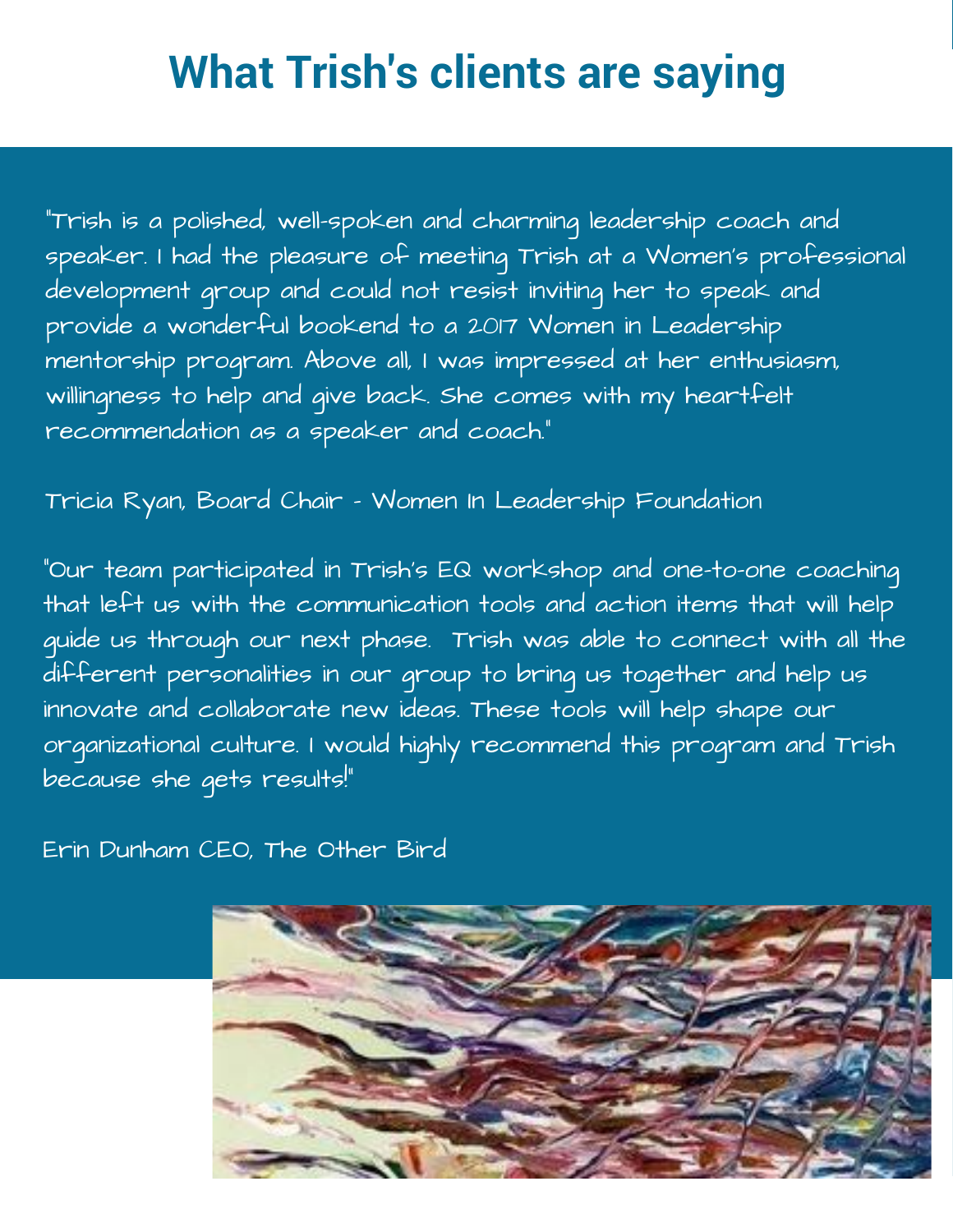

"Trish's insights really did help my personal and business growth. I knew a lot of the theory on what I wanted to do; too much in fact. I needed a sounding board, someone who could provide insights, and help me weigh the various potential pathways. I could only trust, and value the insights of someone who had faced those challenges themselves, and had helped others like me. That was a hard thing to find, but Trish was recommended to me by someone I trust. So I'm passing on the favour with this unsolicited recommendation."

Colin Ferguson, SGH Studios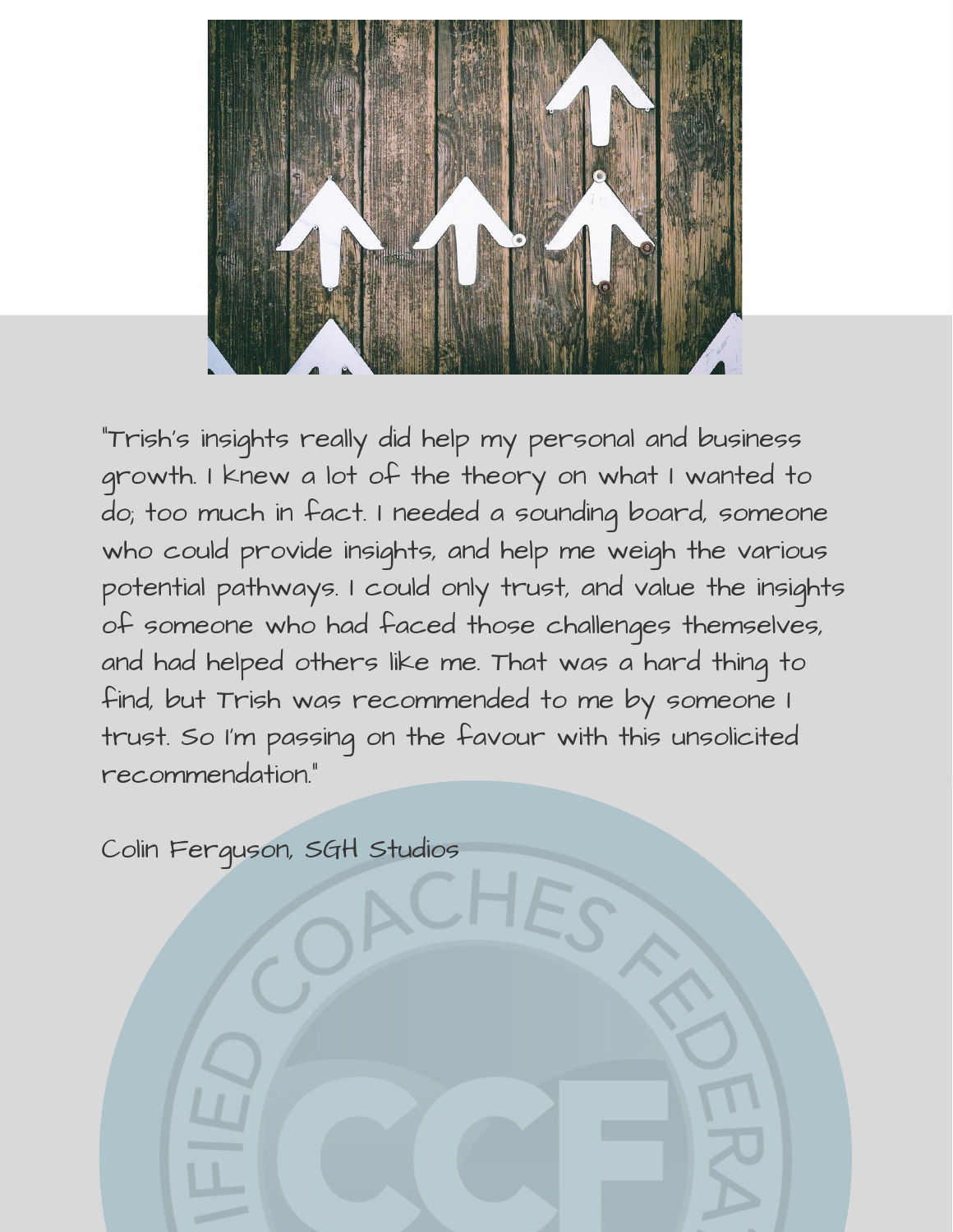Surround yourself with those who push you to the next level and challenge you to be and do better. Trish Tonaj is on of those influences in my life. She raised my own bar, opened a door to a new opportunity and provided an introduction knowing that I can do it. Her devotion to mentorship has raised the bar for all of us who are involved with her inspiring book Breaking Barriers. So wish for a person like Trish to enter your life, then hold on for the ride because you will be and do better."

Jennifer Kelly President, Nimble Quotes



#### **Get in touch with Trish, Phaze2Wellness**

**Website:** https://phaze2wellness.com/ **Facebook:** www.facebook.com/Phaze2wellness-545010275633630/ **LinkedIn:** www.linkedin.com/in/trishtonaj/ **Twitter**: @phaze2wellness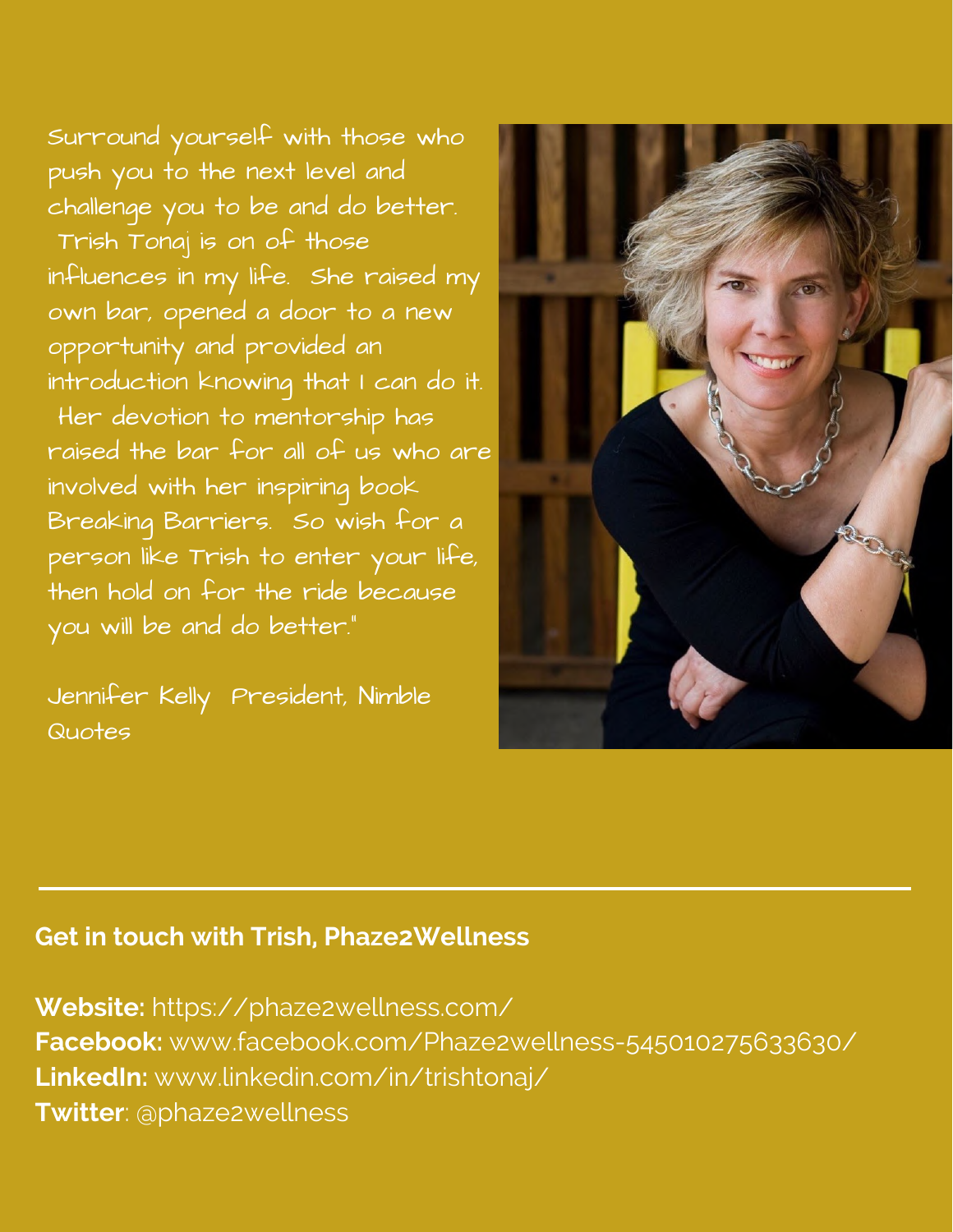

# A LITTLE MORE ABOUT TRISH TONAJ

#### **Where you are you located?**

I am developing a practice with no geographical boundaries but currently reside in Hamilton, Ontario.

#### **How do you connect with clients?**

In today's business climate; flexibility is key: in-person, phone, FaceTime and Zoom.

#### **What are your hobbies?**

One of my hobbies is "art" - I love to paint. It fuels my creative energy and encourages an expression of my authentic self. The medium is acrylic, genre is contemporary and travel is my inspiration! (Featured throughout)